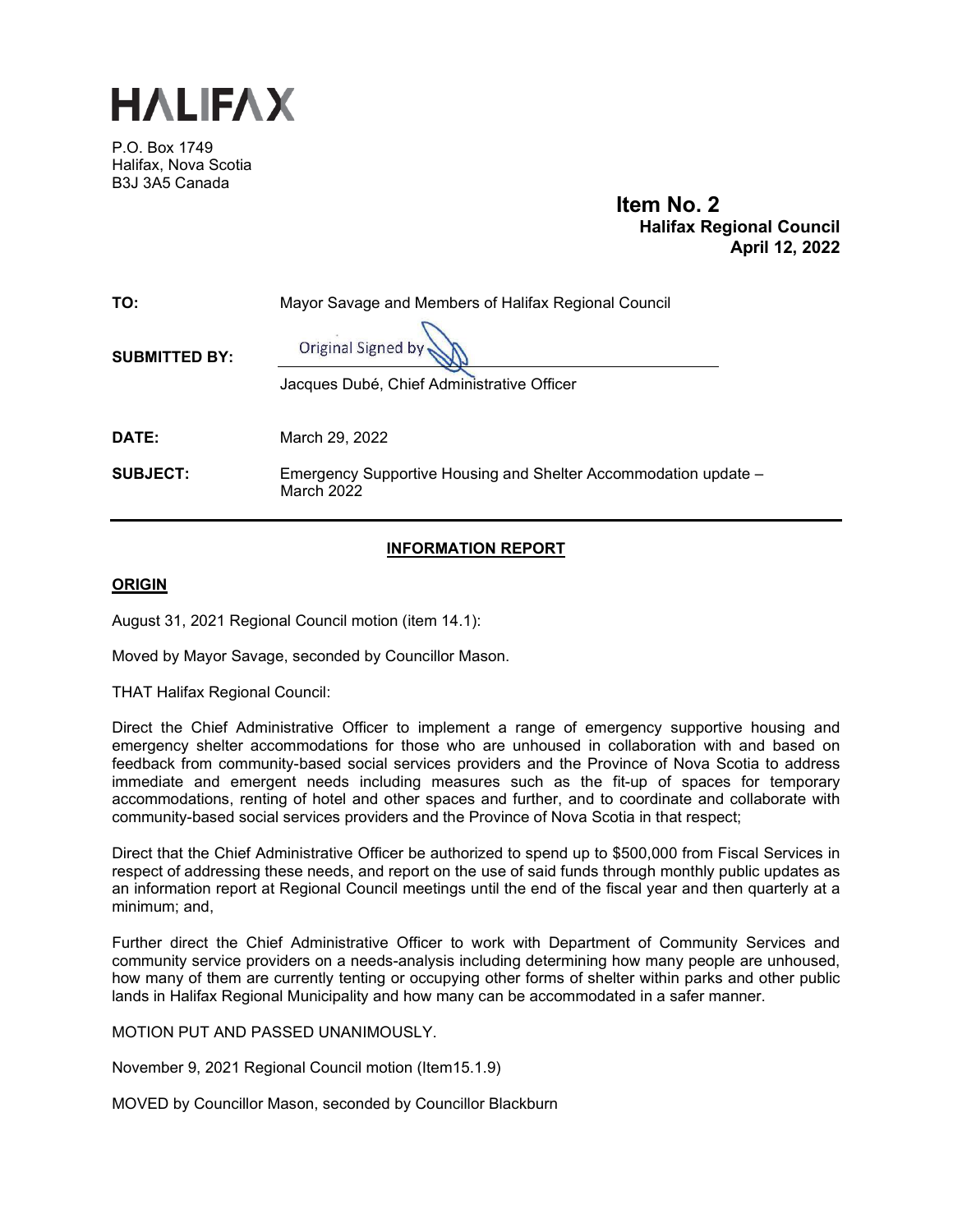THAT Halifax Regional Council direct that the Chief Administrative Officer be authorized to spend up to \$3.2 million from Fiscal Services to purchase, install and maintain modular units at two sites and to address suitable temporary housing to address needs of unhoused residents. Regular updates to Regional Council will occur monthly until the end of the fiscal year and then quarterly at minimum.

MOTION PUT AND PASSED UNANIMOUSLY.

November 9, 2021 Regional Council motion (Item15.1.4)

MOVED by Councillor Cuttell, seconded by Councillor Kent THAT Halifax Regional Council direct that the Chief Administrative Officer be authorized to spend up to an additional \$1,200,000 from Fiscal Services to purchase and install modular units at two sites and to address suitable temporary housing to address needs of unhoused residents.

MOTION PUT AND PASSED UNANIMOUSLY.

March 1, 2022 Regional Council Motion (Item 15.1.5)

MOVED by Deputy Mayor Lovelace, seconded by Councillor Stoddard THAT Halifax Regional Council: 3. Direct the Chief Administrative Officer to allocate the \$205,601 to the Emergency Housing Fund as a contingency to purchase, install and maintain modular units at two sites and to address suitable temporary housing to address needs of unhoused residents.

MOTION PUT AND PASSED (15 in favour, 2 against)

### **LEGISLATIVE AUTHORITY**

…

The *Halifax Regional Municipality Charter*, S.N.S. 2008, c. 39 provides:

7A The purposes of the Municipality are to

(b) provide services, facilities and other things that, in the opinion of the Council, are necessary or desirable for all or part of the Municipality; and

(c) develop and maintain safe and viable communities.

### **BACKGROUND**

Halifax is in an emergency shelter crisis on top of a housing crisis. The city is growing at an unprecedented rate and increased homelessness is one result. There are approximately 200 shelter beds in Halifax and over 450 people experiencing homelessness, a rate of one shelter bed for every 2.5 people experiencing homelessness on any given night. In addition, the city's rental vacancy rate is below 1%, the minimum wage is \$13.40 and the average cost of a 1-bedroom apartment is \$1600. While the three orders of government continue to invest in rapidly built new housing, including supportive housing options, the homelessness crisis continues to persist. New pathways to ensure access to emergency shelter are needed until an adequate amount of deeply affordable housing, as well as supportive housing, is made available.

In August 2021, Halifax Regional Council identified \$500,000 for use in addressing urgent and emergency needs related to homelessness and directed the Chief Administrative Officer to work with the Province of Nova Scotia and community partners to explore use of this funding. On November 9, 2021 Regional Council directed that the Chief Administrative Officer be authorized to spend up to an additional \$3.2 million for this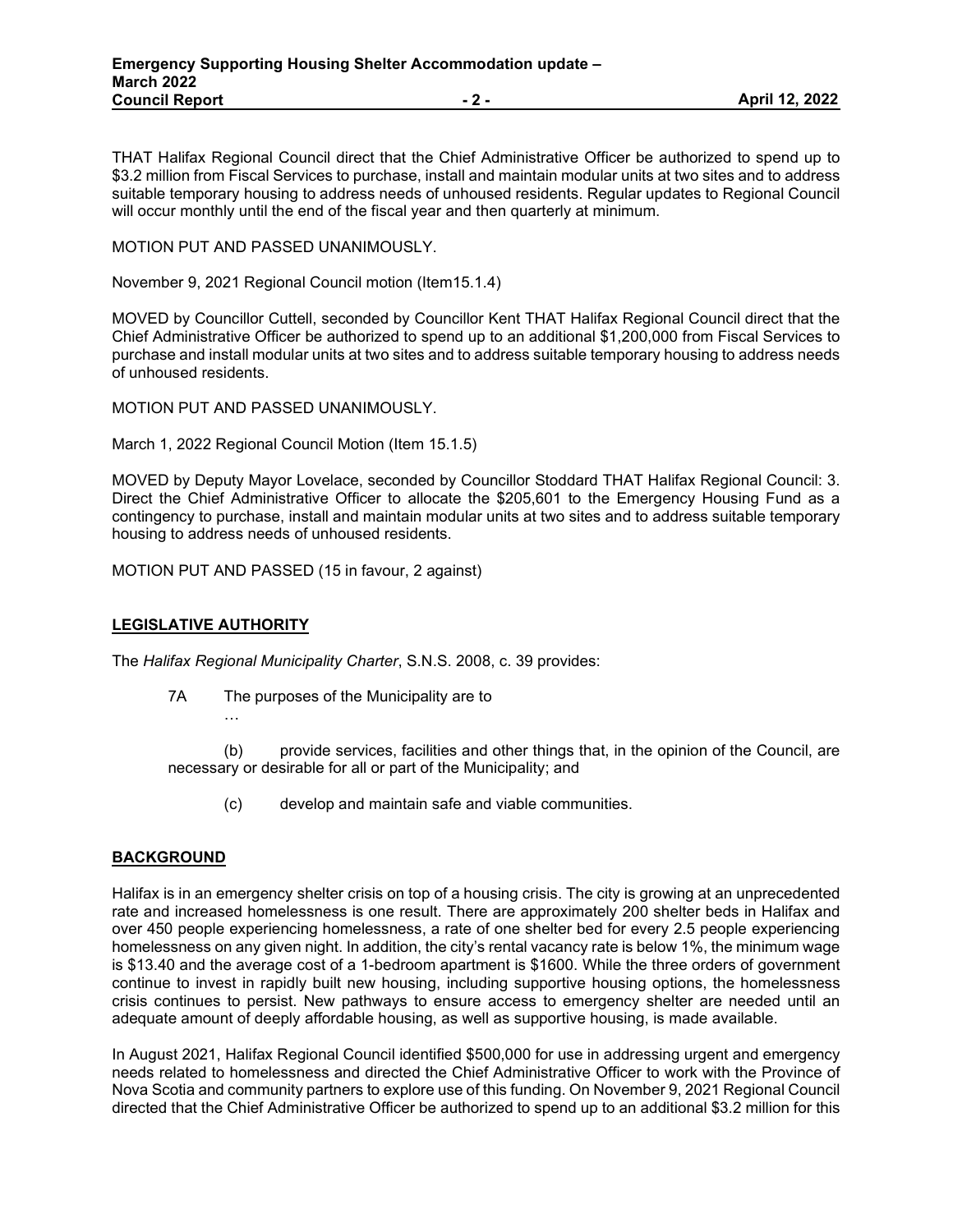purpose and on January 11, 2022 Regional Council approved another \$1.2 million. On March 1, 2022, Regional Council voted to reallocate a \$205,601 surplus in 2021/22 supplementary education funding to the emergency housing fund. The majority of the additional \$4.6 million approved by Council is to support installation of modular units on sites in Dartmouth and Halifax.

The situation with homelessness is dynamic and changes frequently. Therefore, monthly updates provided to Regional Council will be reflective of a specific period, up to the point of having a report prepared in time for review and distribution on the Council agenda. This is the final monthly update report requested by Council and covers the period up to and including March 29, 2022.

### **DISCUSSION**

### **Modular Units**

The construction of the modular housing shelter located at 7 Church Street in Dartmouth is complete (the project received all required occupancy permits). The finished development includes four modular sleeping units (total capacity 24 persons), one barrier free modular sleeping unit including single washroom (total capacity 2 persons), commercial kitchen modular unit and an office trailer with a small program space to accommodate Out of the Cold staff. The modification of the commercial kitchen modular unit was turned over to the service provider on March 18<sup>th</sup>. Out of the Cold have received their NS Food Establishment Permit and began serving on-site prepared food on March 29<sup>th</sup>.

The Municipality has signed a license agreement with the Province of Nova Scotia, which is responsible for determining placement of individuals and providing wrap-around services onsite through Out of the Cold. HRM purchased the units, is providing all normal municipal services (i.e. garbage pick-up, snow removal), and is covering the cost of utilities and maintenance.

The Halifax modular housing development is located on a portion of the parking area of the Centennial Pool accessed from Cogswell Street. The development includes six modular sleeping units (total capacity 36 persons), one barrier free modular sleeping unit including single washroom (total capacity 2 persons), commercial kitchen modular unit including small common area and an office trailer with a small program space to accommodate Out of the Cold staff, who have been confirmed by the province as the service provider for the Halifax site.

As of the writing of this report, the following construction work is proceeding to support the development:

- The civil work (installation of water, sanitary and electrical infrastructure) within Cogswell Street and on site is complete
- Installation of the nine modular units onto the foundations is complete
- Installation of sanitary, water and electrical systems underside modular units is underway
- Construction of electrical and mechanical building structures to accommodate Halifax Water and NSPI services is underway
- Renovation of three modular units to accommodate the commercial kitchen and barrier free bedroom(s)/washroom is underway
- Construction wood skirting to enclose modular units is underway
- Construction of wood stairs and ramps to all modular units is underway.

The municipality continues to work with partners to complete the work as quickly as possible. As with the Dartmouth site, exact timing for occupancy is dependent upon the province, which is responsible for determining placement of individuals and providing wrap-around services onsite through Out of the Cold.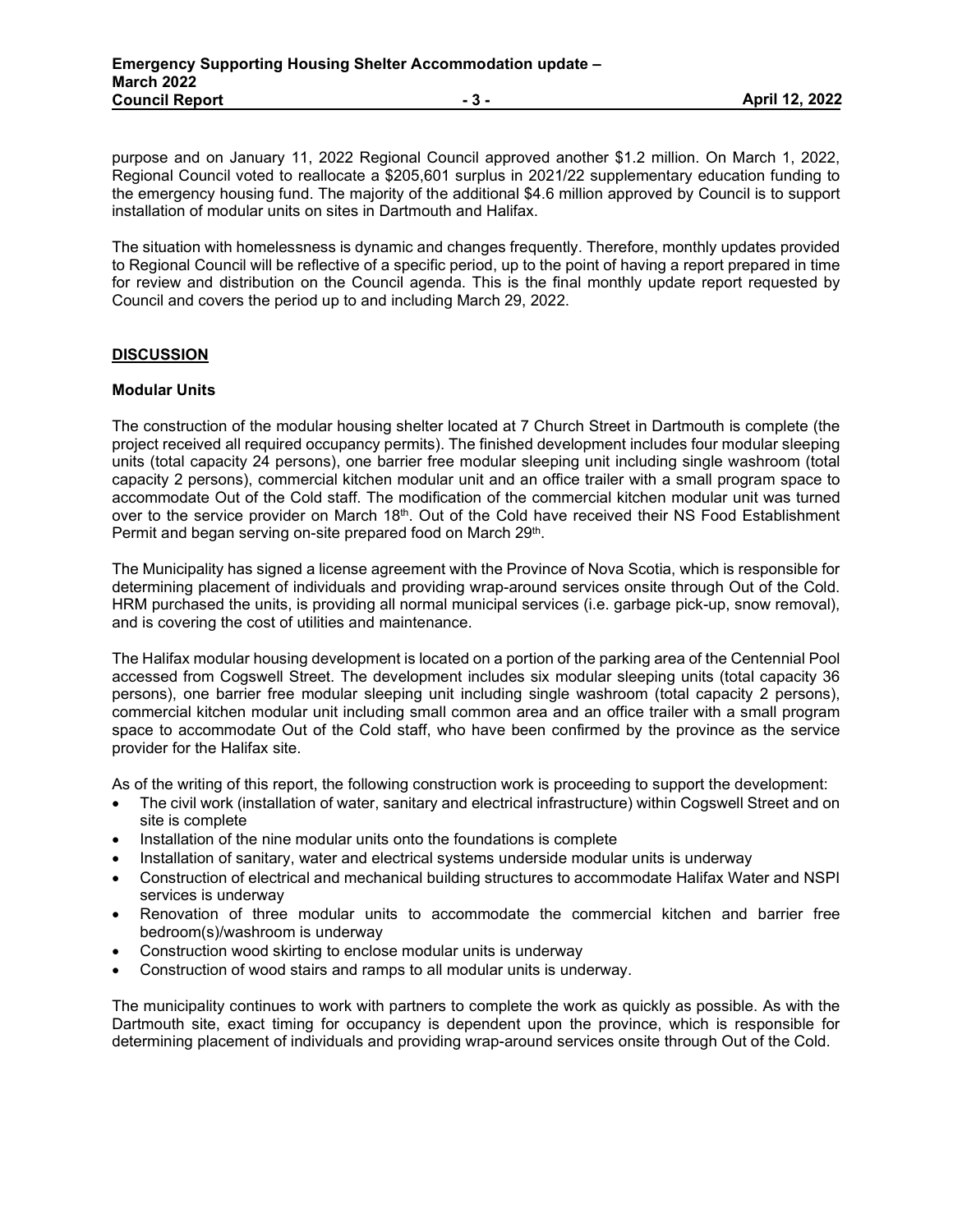Estimated costs to purchase, install and construct the modular units are as follows:

- Dartmouth site estimated at \$1,948,760
- Halifax site estimated at \$2,214,652

The anticipated costs identified with the construction of both sites have increased due to unforeseen circumstances. Typically, the management of a capital construction project includes sufficient time for the development of a well-defined scope of work that assists with accurate budgeting and cost estimates. Due to the unique nature and urgency of this project, risks associated with unknown issues, program requirements and other variables have had an impact on the budget and schedule for both projects.

#### **Partnerships**

An ongoing priority for the municipality and its partners is to work with persons sleeping outdoors to try to identify suitable temporary housing options. Staff from the municipality and partner organizations are making best efforts to visit sites regularly and, in coordination with multiple service providers, placement of people in hotel rooms and other shelter options has been occurring regularly. Staff are aware of more than 20 locations at which people are sleeping outside. This number may not be accurate because it is estimated from different sources, including information from community outreach workers and the municipal 311 system. In addition, due to the transitory nature of residents sleeping outside, the number of sites and/or individuals onsite can vary daily.

The municipality provided a portion of the Council-approved funding to a coalition of 11 community service providers (COPSO) to use for crisis hotel stays. In conjunction with service providers, the municipality has also directly covered the cost of hotel rooms for some individuals. This funding created a rapid support model to provide immediate access to safe, indoor space via hotel accommodation - essentially a scattered site emergency bed program run collaboratively by community agencies. The range of members in the coalition enabled broad access to support from across the system (youth, families, men, women, domestic violence survivors, etc.). Agencies have referred clients to the COPSO fund and each person referred is attached to a support worker as a condition of acceptance.

The COPSO model was proposed in September as a temporary (6 to 8 week) program to connect people to indoor accommodation, primarily those who had been sleeping rough. Although the program was intended to act as a short-term bridge to provincially funded housing options, the emergency shelter crisis has resulted in continued need for access to immediate hotel accommodation. To date, the municipality has provided emergency shelter accommodation via hotel rooms for approximately 140 people experiencing homelessness. This activity has added approximately 5200 shelter bed nights to the system, the equivalent of 27 shelter beds nightly. As of the writing of this report, the net projected 2021/22 municipal cost for hotel rooms is approximately \$20,000, the Province has contributed \$840,000 toward the total cost of \$860,000.

Municipal staff are working closely with provincial colleagues to support the province in its role as the lead in addressing homelessness. Regular meetings have occurred with provincial staff to better combine resources, clarify roles and responsibilities, and conduct joint planning. In early January 2022, municipal staff presented numbers and costs to provincial staff and requested that all individuals being supported in hotels via COPSO or direct municipal funding be transferred to a more stable funding source. Provincial staff have committed to reimbursing the municipality for most 2021/22 hotel costs as noted above and, as of March 31, all individuals in hotels will be transitioned to provincial programming and costs will be assumed by the province.

It is expected that homelessness will continue to be a significant social issue and the municipality will maintain some role in providing facilitation for those sleeping in parks and other locations and supporting the province in delivering on its mandate.